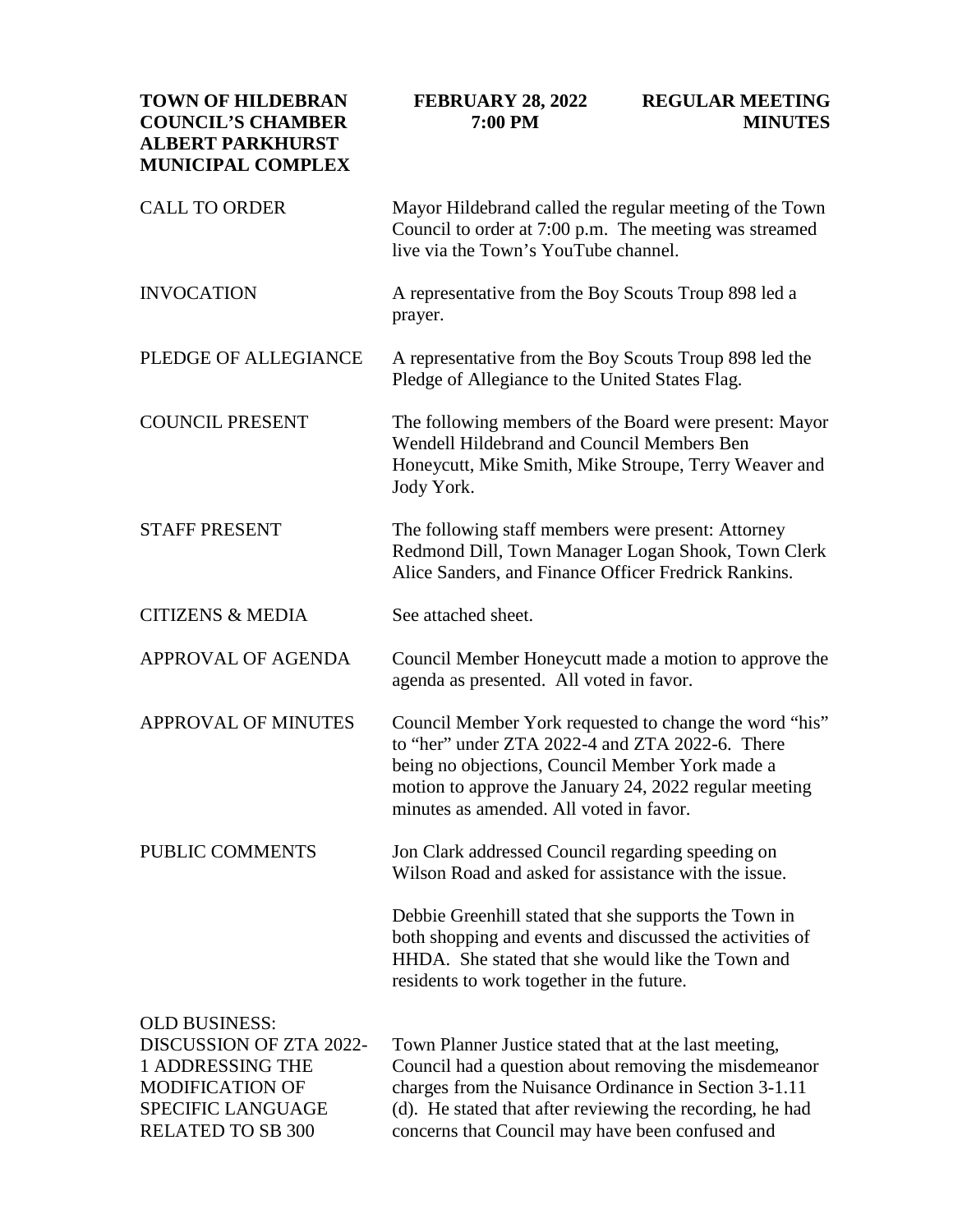wanted to readdress the text amendment.

Mr. Justice stated that the Planning Board had recommended keeping the misdemeanor charges in the Nuisance Ordinance; however, he had recommended removing them in order to be in compliance with the intent of SB 300. The law included a stipulation that local governments remove misdemeanor charges from certain types of ordinances, as well as make efforts at decriminalizing the remainder of their local ordinances. He stated that the Code Enforcement Officer has the authority to fine someone not in compliance up to \$50 a day and can take the case to small claims court for nonpayment. He stated that most Towns have never filed a misdemeanor claim for Ordinance violations. He stated that he wanted Council Members to understand that they had voted to remove the misdemeanor charges at the last meeting and asked if that was indeed their intent.

Council Member York stated that she preferred to keep the misdemeanor charge just in case the Town would ever need to enforce it. Council Member Stroupe asked how other Towns were addressing it and Mr. Justice stated that most Towns were keeping the misdemeanor charges in the local Ordinances that were not affected by SB 300.

Council Member York made a motion to rescind the action taken at the January 24, 2022 regular meeting that approved ZTA 2022-1 that removed Sec. 3-1.11 (d) Nuisance Codes and Violations, Article 1 Nuisance. All voted in favor. Clerk Sanders will provide an ordinance at the next meeting authorizing this change.

CONSIDER APPROVAL OF CONTRACT FOR TOWER REBUILD PROJECT – TALLEY & SMITH ARCHITECTURE

Bob Smith from Talley & Smith Architecture, Inc. addressed Council regarding designing and overseeing the tower project. He addressed ideas from Council and staff including adding power and a clock at the top. He provided staff with a sketch and Town Manager Shook will forward that to Council. Council Member Honeycutt suggested adding a concession stand to the back of the tower. Mr. Smith also stated that tying in a veterans and Hildebran educational memorial has been mentioned. Adding a restroom was also mentioned.

Town Manager Shook stated this is an opportunity for Council to address any questions with Mr. Smith. He stated that if Council decides to move forward, a contract with Mr. Smith will need to be approved.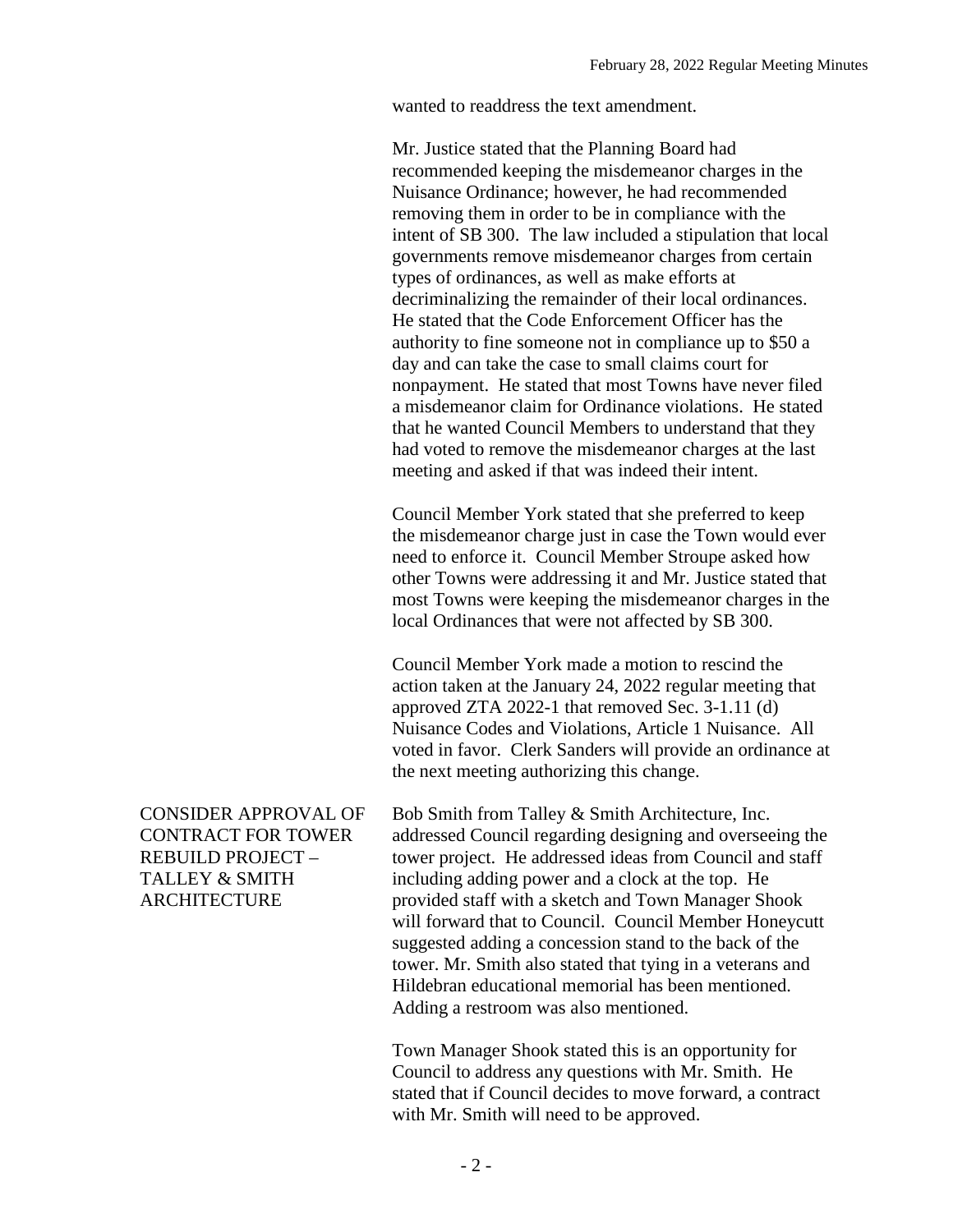Council Member Weaver made a motion to move forward. All voted in favor. Attorney Dill asked Council for more clarification regarding the motion. Mr. Weaver stated that he would like more presentations of Council's discussions. Mr. Shook stated that in order to move forward with more designs from Mr. Smith, Council would need to approve a contract and budget amendment up to \$20,000. Council Member Weaver made a motion to approve and authorize the Manager to execute a contract with Talley & Smith Architecture, Inc. and approve a budget amendment not to exceed \$20,000. All voted in favor. A copy of the budget amendment is hereby incorporated by reference and made a part of these minutes (Attachment A).

#### DISCUSSION OF "IN WITH THE OLD" (HENRY RIVER MILL VILLAGE) SHOWING IN THE AUDITORIUM

Mayor Hildebrand stated he and Council Member Honeycutt approached Calvin Reyes and asked to show the "In With The Old" Henry River Mill Village episode in the auditorium. He stated that he and Council Member Honeycutt would be willing to pay \$1 to rent the auditorium to show the film. Council Member Honeycutt stated that Mt. Hebron Lutheran Church has agreed to be a co-sponsor of the event. Mayor Hildebrand stated that rather than Calvin, it would be he and Council Member Honeycutt putting on the event.

Council Member York asked why the Town could not promote the event. Attorney Dill stated that Mr. Reyes was provided a complimentary copy of the episode. He stated that the letter that he received from Discovery Access IIII stated that Mr. Reyes could show it, but could not promote it. He stated that if Mr. Reyes cannot promote it, the Town cannot promote it. He stated that the Town has no authority to show the film and if the Town shows it, the Town would be doing it at its own peril. Council Member York asked what could happen. Attorney Dill stated that Discovery Access IIII could sue the Town and that the Town would not be covered by the Town's insurance since the Town is now on notice that it would be showing the event outside the scope of its authority. Mr. Dill reiterated that the Town has not been provided consent to show the episode, contrary to what Council Member Honeycutt was led to believe originally. He stated that the letter that was provided to Mr. Reyes, after Mr. Reyes requested permission for the Town to show the film in the auditorium, only stated that Mr. Reyes could show it in the auditorium with no promotional rights.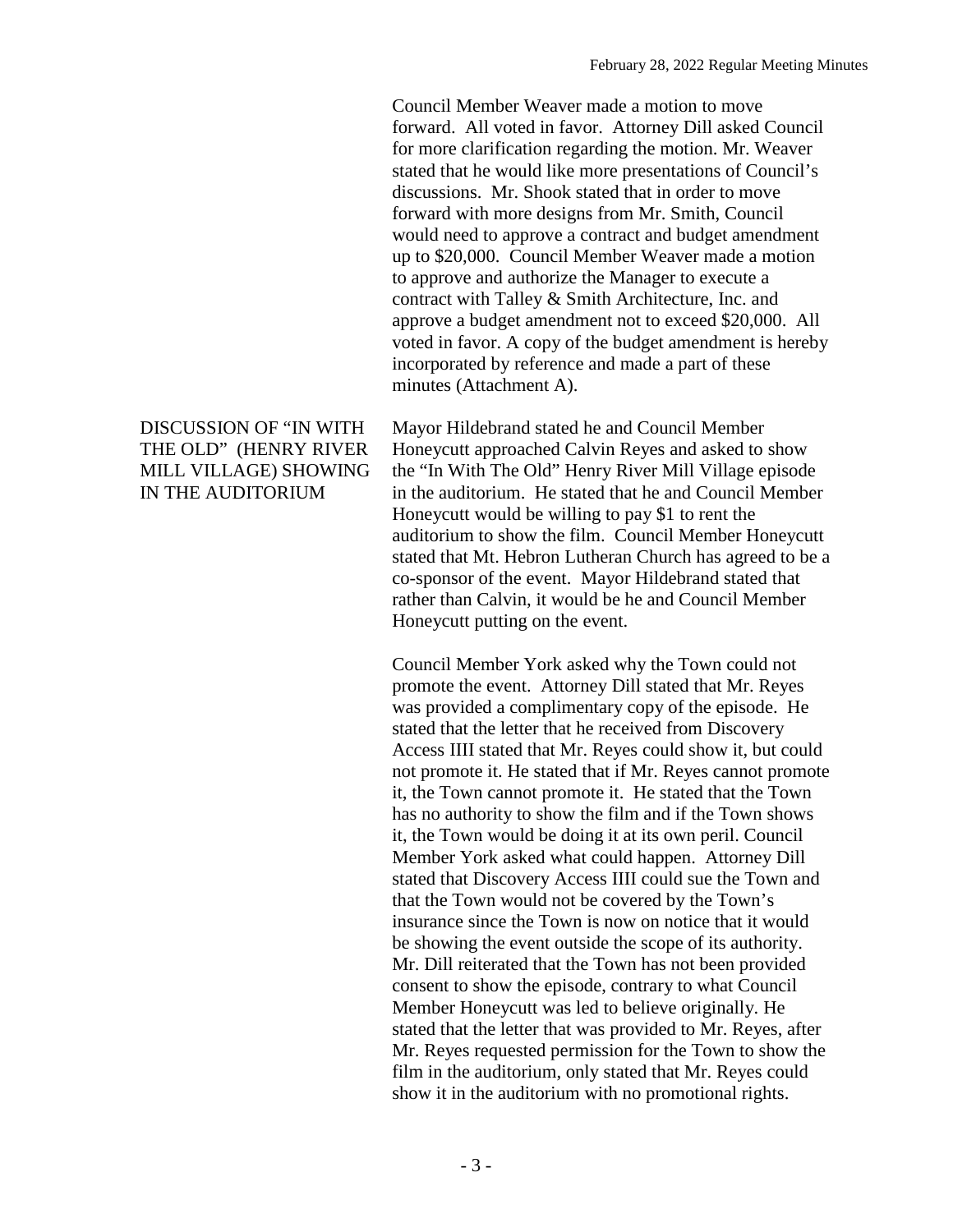Town Manager Shook stated that he had conveyed to Mr. Reyes that he is able to show the episode in the auditorium but Mr. Reyes mentioned that is not something that he wants to do.

Mayor Hildebrand stated that he would reach out to Mr. Reyes about showing the episode. He asked if the Town could promote it. Attorney Dill stated that the Town could not promote the film. No action was taken.

## Town Manager Shook stated that state and federal conflict of interest policies are presented for approval. He stated that as a requirement of receiving ARPA funds, the Town is required to have policies that meet ARPA rules. Also, he stated that the policies were required for the State Capital Infrastructure Fund (SCIF) grant of \$150,000 that the Town will receive. He stated that both policies need to be approved prior to expending any monies. Council Member Honeycutt made a motion to approve the State Conflict of Interest Policy and the Federal Conflict of Interest Policy as presented. All voted in favor. A copy of the policies are hereby incorporated by reference and made a part of these minutes (Attachment B).

Town Manager Shook stated that a contract with the WPCOG was presented for them to oversee the PARTF grant. He explained that the WPCOG updated the Town's Parks and Recreation Plan and submitted the Town's application for the PARTF grant. Part of the agreement for those services that were provided at no charge was that if the PARTF grant was awarded, the Town would contract with the WPCOG to oversee the administration of the PARTF grant. The Town was awarded the PARTF grant. He reviewed with Council the services that the WPCOG will provide. Council Member York made a motion to approve the contract with the WPCOG for the Provision of Technical Assistance: Hildebran New Town Park PARTF Project effective March 1, 2022 and ending January 31, 2025 at a cost of \$7,500. All voted in favor. A copy of the contract is hereby incorporated by reference and made a part of these minutes (Attachment C).

CONSIDER APPROVAL WITH PHIL CHURCH FOR TOWN AUDIT SERVICES FOR FY 21-22

Mayor Hildebrand stated that the Town's previous auditor, Eric Bowman, informed the Town that he is retiring and will no longer be able to perform the Town's yearly audit. Staff asked for recommendations for a new auditor and Mr. Bowman recommended Boggs, Crump &

# NEW BUSINESS: CONSIDER APPROVAL OF STATE AND FEDERAL CONFLICT OF INTEREST POLICIES

### CONSIDER APPROVAL OF CONTRACT WITH WPCOG REGARDING PARTF GRANT ADMINISTRATION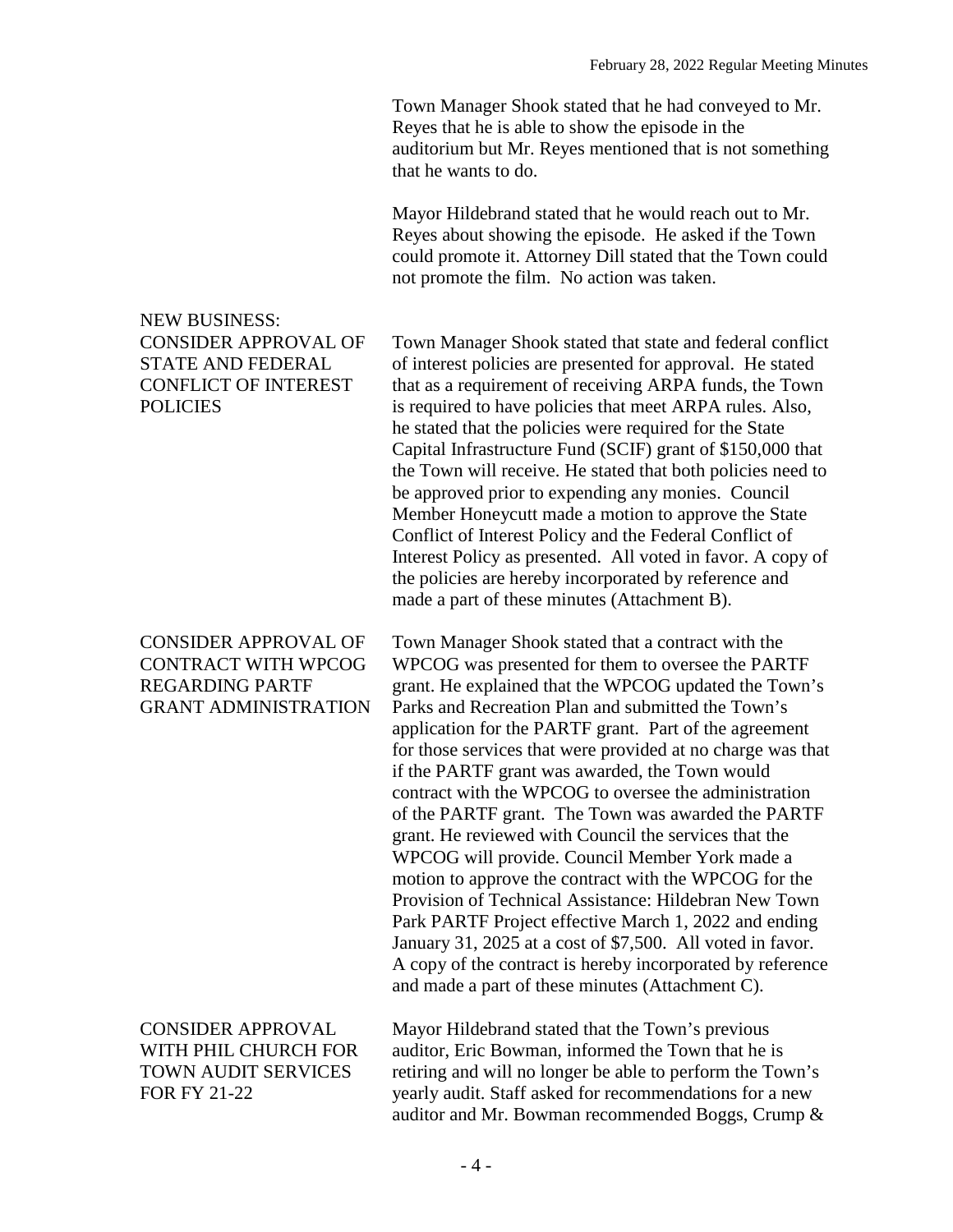Brown, PA who was unable to take on any new clients. Mr. Bowman and Boggs, Crump & Brown, PA both recommended Phil Church at Lowdermilk, Church & Co. LLP. Mr. Church was in agreement to add the Town as a client and agreed to perform the audit at the same rate as Mr. Bowman. Town Manager Shook stated that due to the Town receiving federal funds this fiscal year, a more detailed audit will be required and the cost may increase in the future. A contract for audit services is presented for approval. Council Member Smith made a motion to approve the audit contract with Phil Church, Lowdermilk, Church  $&$  Co. to perform the yearly audit for FY 21-22 as presented. All voted in favor.

Town Manager Shook stated that there are some routine maintenance items at the park that need to be addressed. These maintenance items include repainting the green trim at the depot; repairing and re-staining the depot deck; restaining the pavilion; re-staining the stamped concrete; replacing the plastic liners for the disc golf holes; and adding playground mulch. The mulch has not been replaced as needed over the last 3-5 years. He stated that it was the best idea to replace the mulch all at once since the Town is getting ARPA funds to help cover these costs. He stated that there is currently \$10,000 in the budget to expend for some of these items, but Council will still need to approve a budget amendment of \$19,749 to cover the remaining costs. He stated that since replacing mulch was the highest expense of this maintenance, staff requested three landscapers to provide quotes for the mulch but only one provided a quote, The Grounds Keeper. He stated that staff reached out to the painting company in town, Parkhurst Painting, for a quote for painting and staining. He stated that staff can acquire additional quotes if Council preferred. Council Member York made a motion to approve the contracts and budget amendment of \$19,749 to perform the aforementioned work at the Hildebran Community Park as presented. All voted in favor. A copy of the budget amendment is hereby incorporated by reference and made a part of these minutes (Attachment D)

Town Manager Shook stated that the letter from HHDA requesting funds for Cruise Ins from last year was provided and staff recommended to keep the same budget for this year's Cruise Ins. He stated that HHDA has requested additional funding this year and invited Johnny Childers to present the request. Mr. Childers stated that

CONSIDER APPROVAL OF BUDGET AMENDMENT FOR PARK MULCH, DISCATCHER REFURBISH KITS AND PAINT/STAINING AT THE DEPOT AND PAVILION

## DISCUSSION OF 2022 CRUISE INS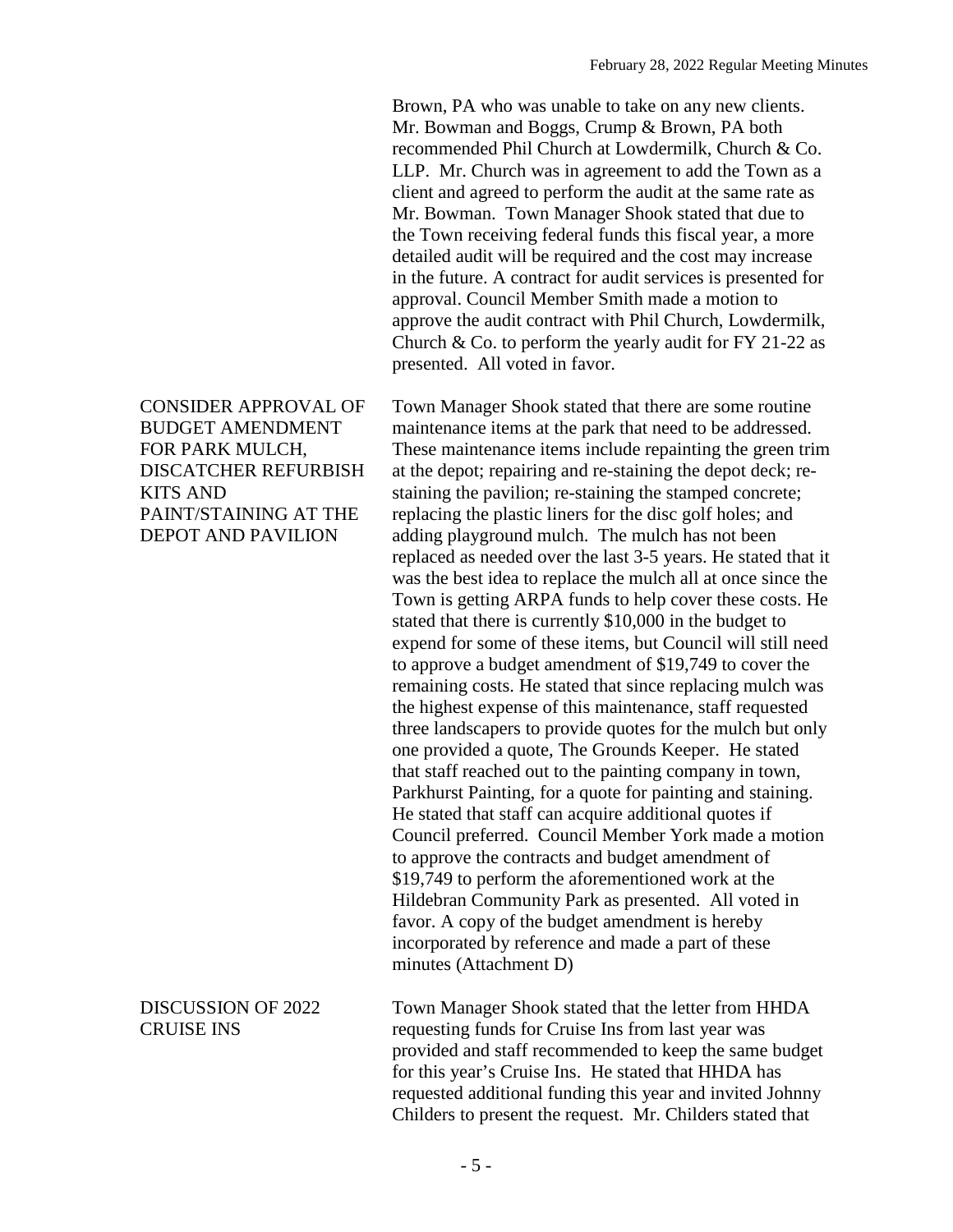HHDA did not want to request any funding for tonight. He asked if Council believed the Cruise Ins were good for the Town and community and asked if the Town wants to continue to partner with HHDA. The second question he asked was where staff proposes that the stage be placed this year since the current location could delay progress on the tower. Also, the tower bricks are placed where the stage normally sits. He provided the 2022 proposed dates as May 28, June 25, July 23, August 27 and September 24, 2022. He stated that HHDA would provide a funding proposal prior to the Town's budget workshop.

Council Member York stated that she would like to see the Cruise Ins continue. Council Member Stroupe stated that staff should work with the park architect so as not to prevent construction on the new park. Mayor Hildebrand stated that HHDA had suggested moving the stage over to the side of the gym. Council Member Stroupe stated that the Fire Marshall should be contacted for setback requirements.

Town Manager Shook stated that once the PARTF contract is signed, the Town will work with the WPCOG to contract with an engineer to begin work. He stated that once the engineer is hired, the engineer can provide a recommendation for the location of the stage. No action was taken.

Town Clerk Sanders stated that Deputy Towery requested the Town to consider a sponsorship for the  $1<sup>st</sup>$  Annual Burke L.E.A.F. Tour de Burke. After a brief discussion, Council Member Smith made a motion to approve the purchase of a platinum sponsorship for the  $1<sup>st</sup>$  Annual Burke L.E.A.F. Tour de Burke in the amount of \$500. All voted in favor.

> Council Member Smith made a motion to approve a budget amendment in the amount of \$500 for a platinum sponsorship for the Burke L.E.A.F. Tour de Burke. A copy of the budget amendment is hereby incorporated by reference and made a part of these minutes (Attachment E)

Council Member Smith made a motion to hold a special meeting for the purpose of a budget workshop on Wednesday, March 16, 2022 at 6:00 p.m. in the Community Center. All voted in favor.

CONSIDER APPROVAL OF SPONSORSHIP FOR BURKE L.E.A.F. TOUR DE BURKE

CALL A SPECIAL

**WORKSHOP** 

MEETING FOR BUDGET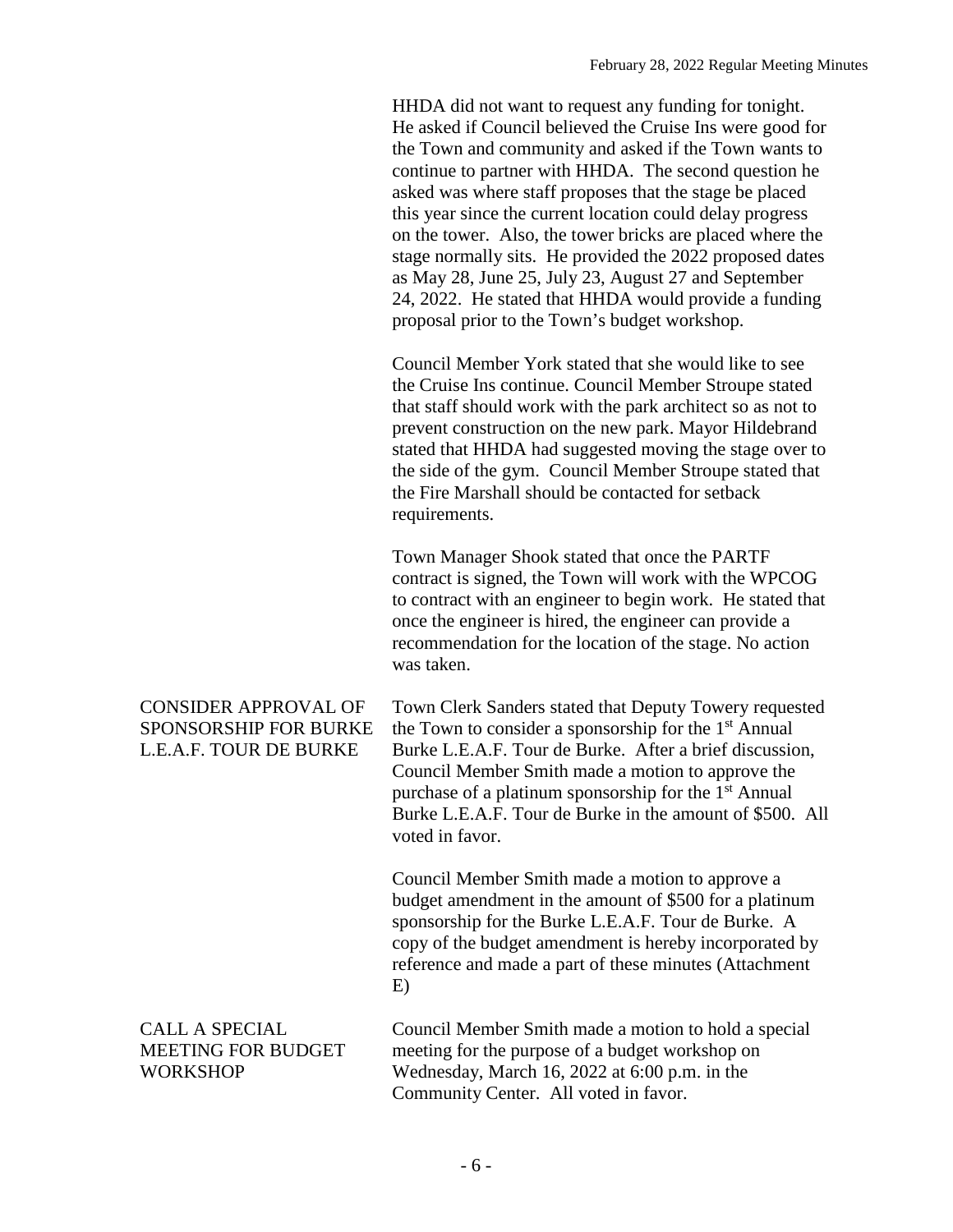| FEBRUARY FACILITIES                            | The February Facilities Report was provided for review.<br>Town Manager Shook stated that the motion detection<br>lights at the park have been repaired and are working.                                                                                                                                                                                                                                                                                                                                                                                                                                                                                                                |
|------------------------------------------------|-----------------------------------------------------------------------------------------------------------------------------------------------------------------------------------------------------------------------------------------------------------------------------------------------------------------------------------------------------------------------------------------------------------------------------------------------------------------------------------------------------------------------------------------------------------------------------------------------------------------------------------------------------------------------------------------|
| <b>JANUARY DELINQUENT</b><br><b>TAX REPORT</b> | Tax Collector Sanders provided the January tax report. A<br>copy of the report is hereby incorporated by reference and<br>made a part of these minutes (Attachment F).                                                                                                                                                                                                                                                                                                                                                                                                                                                                                                                  |
| <b>JANUARY DEPUTY</b><br><b>REPORT</b>         | The January report was provided for review. Deputy<br>Towery stated that he drives the roads as much as possible.<br>He stated that some cars sound like they are going faster<br>than they really are. He stated that the County is extremely<br>short staffed but he would ask for additional help from the<br>Highway Patrol. He also stated that speed bumps are not<br>allowed due to scraping of roads during inclement weather.                                                                                                                                                                                                                                                  |
| <b>COMMITTEE REPORTS</b>                       | Transportation Advisory Committee (TAC) and<br>Technical Coordinating Committee (TCC) – No report.                                                                                                                                                                                                                                                                                                                                                                                                                                                                                                                                                                                      |
|                                                | WPCOG Policy Board - Council Member Smith stated<br>that the Board approved its strategic plan for the year and<br>gave out employee awards.                                                                                                                                                                                                                                                                                                                                                                                                                                                                                                                                            |
|                                                | Burke Economic Development - Town Manager Shook<br>stated that housing is an issue within the County. A 6% to<br>10% increase for the Town's contribution will be<br>requested this budget year, around \$800. The Board wants<br>to hire an additional employee to focus on housing.                                                                                                                                                                                                                                                                                                                                                                                                   |
|                                                | Recreation and Tourism Committee – No report.                                                                                                                                                                                                                                                                                                                                                                                                                                                                                                                                                                                                                                           |
|                                                | Water Resource Committee – No report.                                                                                                                                                                                                                                                                                                                                                                                                                                                                                                                                                                                                                                                   |
|                                                | VEDIC – Karen Robinson reported on the last two<br>meetings. January - The Board reviewed their profit and<br>loss balance sheets. New IRP regulations allows VEDIC<br>to loan up to \$400,000, an increase from a \$250,000 cap.<br>A CD will be moved to a 6-month term to get .10%<br>interest. One new loan was approved. February $-Six$<br>delinquent loans were discussed with two loan<br>modifications approved. VEDIC has loaned funds to<br>businesses that account for 3⁄4 of the jobs created in Burke<br>County. VEDIC has made loans of \$7,161,936 in 10<br>counties in the region. The NC Secretary of State and the<br>Rural Center have asked to partner with VEDIC. |

Library Board – No report.